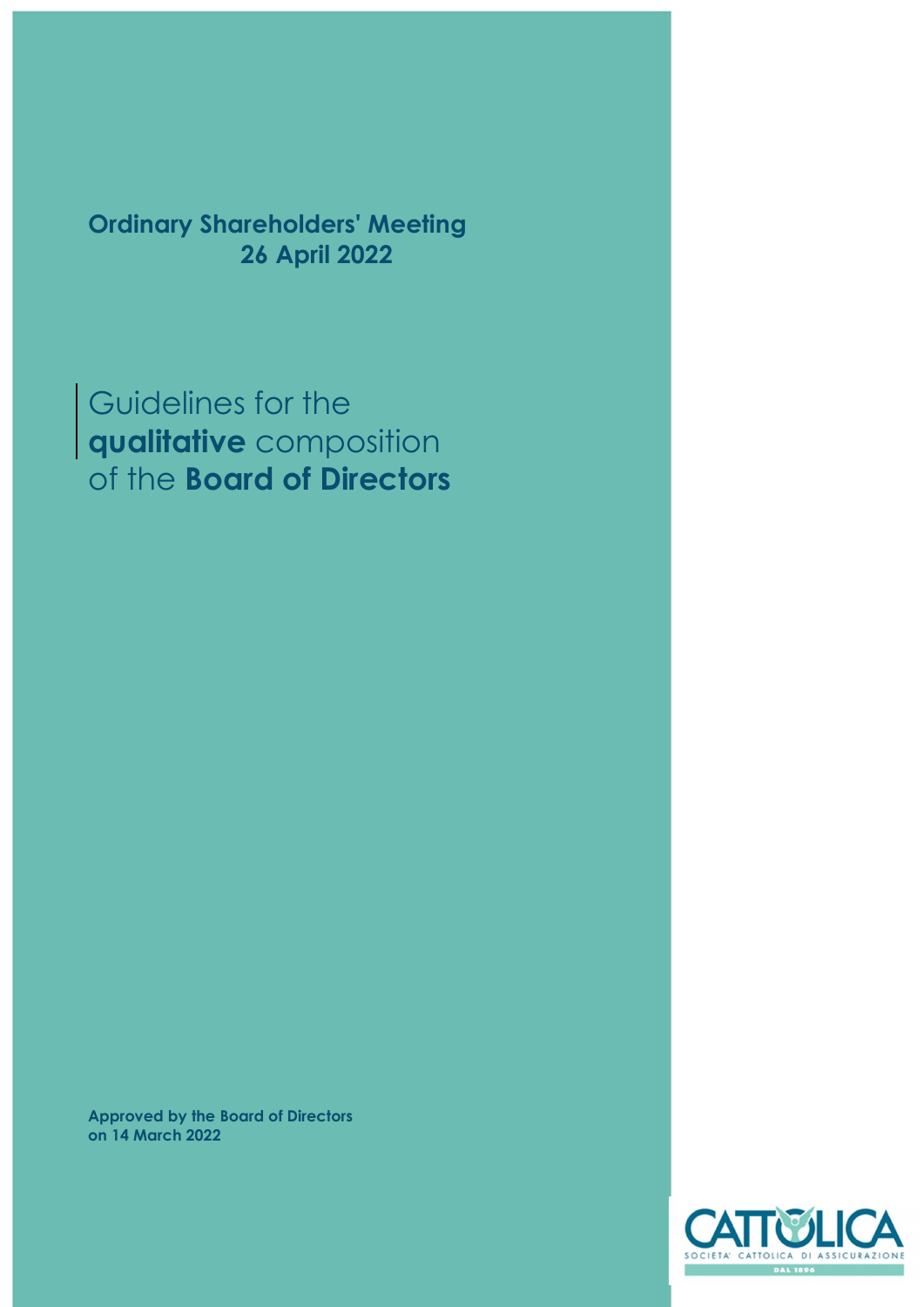# TABLE OF CONTENTS

- 1. Introduction and regulatory context
- 2. Guidelines for shareholders on the qualitative composition of the Board of Directors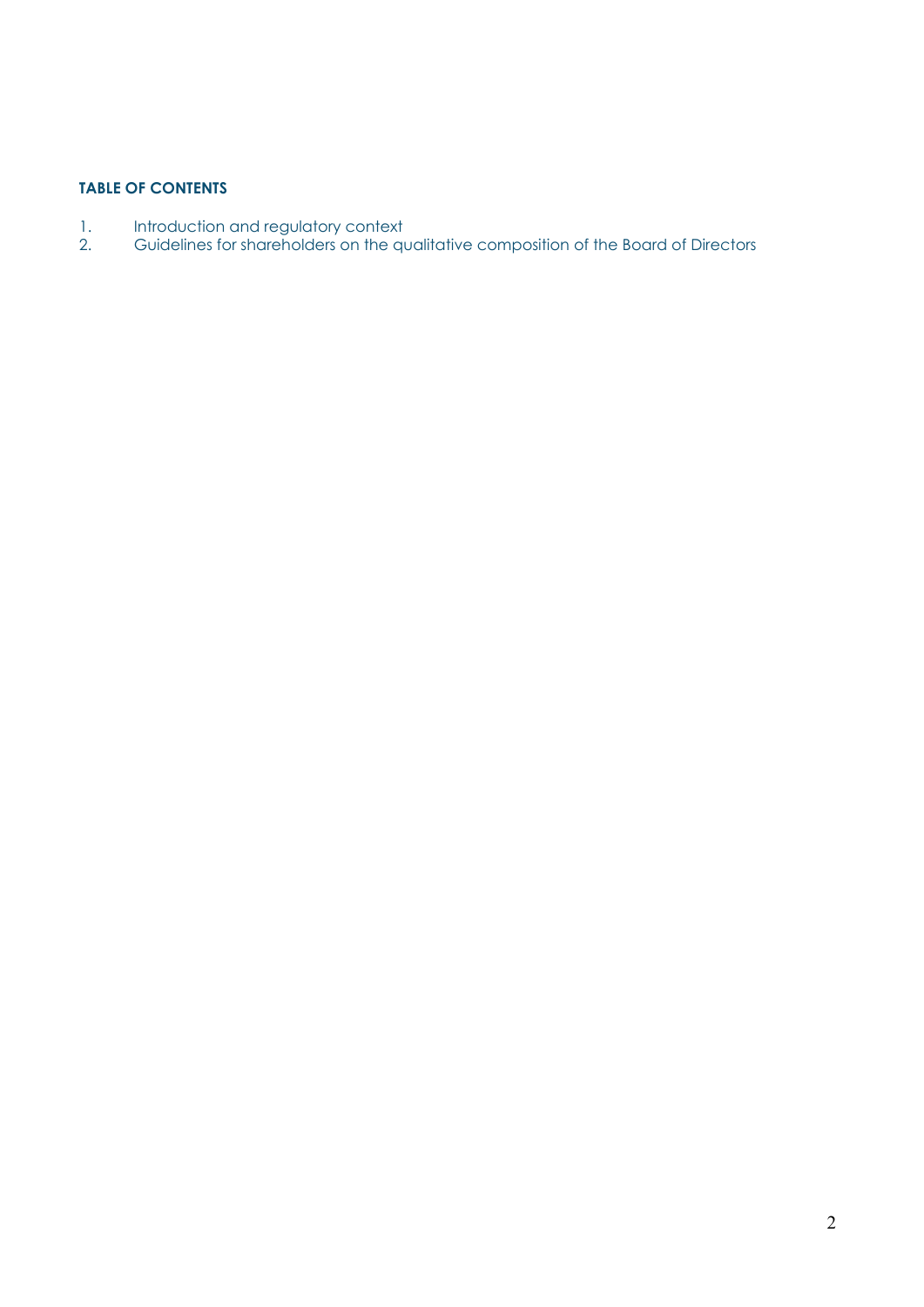## 1. Introduction and regulatory context

It should be recalled that following the resignation of a director, at its meeting of 23 February, the Board of Directors appointed a new director by co-optation, pursuant to Article 24.1 of the Articles of Association and 2386 of the Italian Civil Code. Subsequently, following the resignation of a Director who was also a member of the Management Control Committee, the Board of Directors replaced the outgoing director with the first eligible candidate not elected from the second section of the slate from which the outgoing Director was appointed (Shareholders' Meeting of 14 May 2021), pursuant to Article 24.2 of the Articles of Association.

As provided in Article 24.4 of the Articles of Association, the Shareholders' Meeting is required to replace both outgoing Directors.

Accordingly, in anticipation of the presentation of the list for the appointment of the two Directors, it was considered appropriate to update the **Qualitative Guidelines** for the composition of the Board of Directors, with particular regard to the professional characteristics of the members of that body.

It should also be noted that since the expiry and consequent renewal of the entire Board of Directors has not taken place, it was not deemed necessary to update the previous **Quantitative Guidelines**, as the quantitative composition of the Board is not subject to a shareholders' resolution.

The regulatory provisions governing the drafting of the Guidelines are as follows:

- Regulation No. 38 of the Insurance Companies Supervisory Authority (IVASS) of 3 July 2018, and the guidelines on the governance system issued by the European Insurance and Occupational Pensions Authority (EIOPA): these assign to the administrative body of an insurance undertaking, in the context of its strategic and organisational policy-making, the task of establishing guidelines for the number and characteristics of professionals whose presence on the administrative body is deemed appropriate, and of proposing any corrective actions designed to improve the effectiveness of the body itself. As established in Article 5, paragraph 2, letter z), this approach relies on an annual self-assessment process, which also verifies, inter alia, the adequacy of the number of independent members in relation to the company's business.
- the Corporate Governance Code for listed companies (the "Code"), to which the company adheres: the provisions of the Code (Article 4, Recommendation No. 23) refer to companies other than those with concentrated ownership, such as Cattolica, which does not have an absolute majority shareholder (Assicurazioni Generali) and refer to cases of renewal of the administrative body. In this context, the Code provides that the results of the self-assessment are to be taken into account when drafting the guidelines on qualitative and quantitative composition.

It should also be noted that with regard to the integrity requirements for corporate officers, and with particular reference to members of the Board of Directors, Cattolica has issued a company policy to which explicit reference is made in the relevant sections of this document, which forms an integral part of the Guidelines for shareholders on the qualitative composition of the Board of Directors.

This document has been drafted in the hope that Shareholders, when submitting lists for the appointment of two Directors, one of whom will be a member of the Management Control Committee, will take into account the characteristics of the Company and the complexity and specific nature of the business sector in which it operates when assessing candidates' personal and professional characteristics and experience.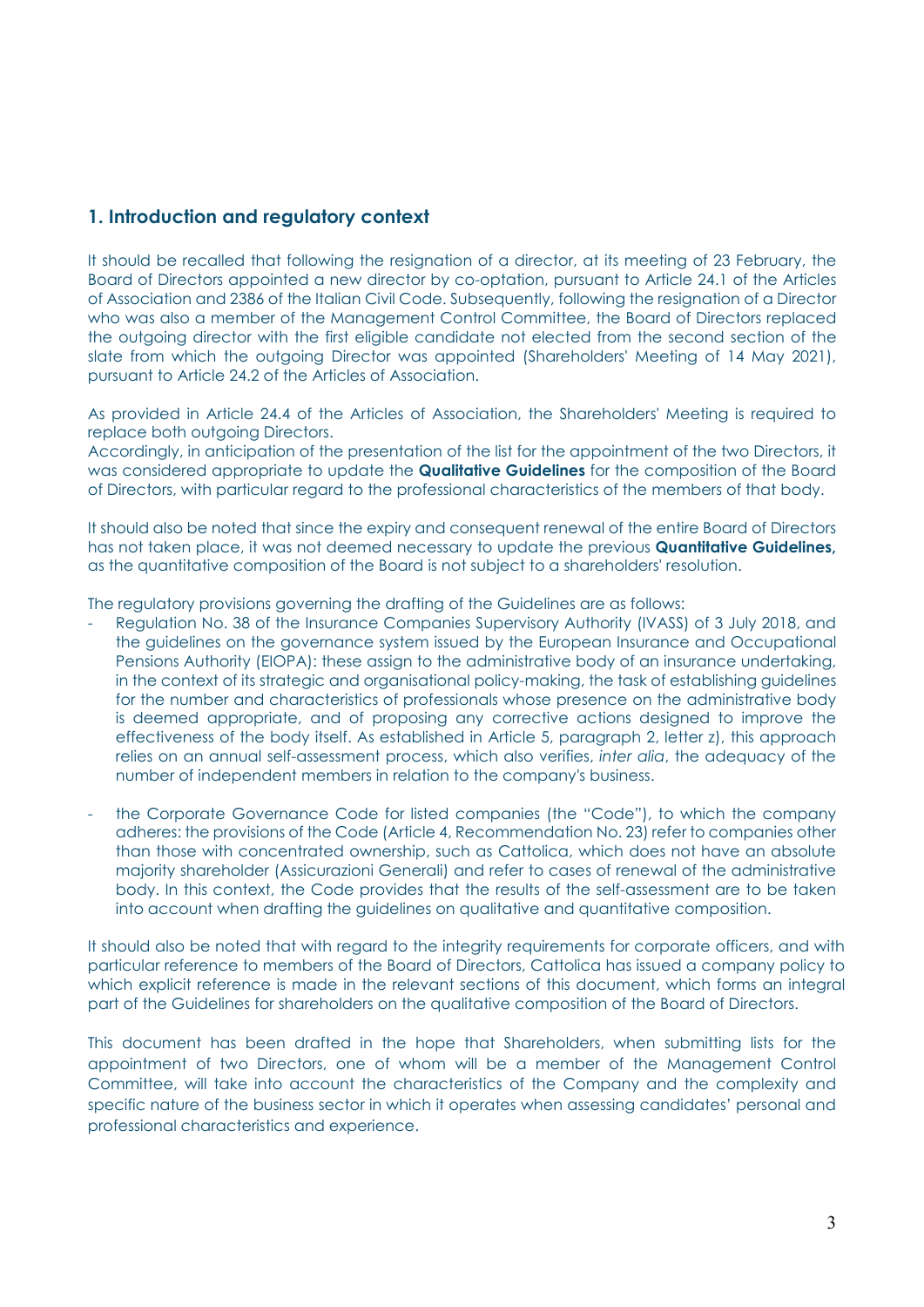# 2. Guidelines for shareholders on the qualitative composition of the Board of Directors

It should first be recalled that, upstream of the combined provisions of IVASS Regulation No. 38 (in particular, pursuant to Article 5, paragraph 2, letter n), having regard to Article 76 of the Private Insurance Code, Article 273 of Commission Delegated Regulation (EU) 2015/35 of 10 October 2014 (Delegated Acts), as well as the Guidelines on the system of governance issued by EIOPA (BoS-14/253) and the provisions of Decree of the Ministry of Economic Development No. 220 of 11 November 2011, specific requirements of professionalism, integrity and independence are established for members of the administrative body of insurance companies, as well as specific grounds for impediment and incompatibility.

In this context, the Board of Directors has outlined an approach for defining an optimal composition and qualitative mix to ensure that the Board of Directors is, as a whole, appropriate for the Company. This approach is structured along the following lines:

- 1. expertise and professional background;
- 2. time commitment and number of positions held;
- 3. diversity requirements;
- 4. integrity, independence and incompatibility.

The specifications for each of the above points are detailed below.

### 3.1 Expertise and professional background

The Board of Directors of Cattolica has established guidelines for qualitative composition that ensure complementarity in terms of professional experience and expertise, in order to ensure, inter alia, the presence of the skills necessary for internal Board committees to be adequately composed. In particular, the Board recommends that:

- the Board's collective experience must be instrumental in serving the Company's strategic priorities over the short, medium and long term;
- the Board must include individuals with a mix of knowledge, skills and experience in insurance and/or banking/finance and the risks underlying the Company's core business;
- the Board must include an adequate number of directors at least 1/3 of its members – with experience as directors, statutory auditors or senior executives with strategic responsibility in insurance, banking or financial companies of a complexity at least equal to that Cattolica, for a total of at least six years during the twelve preceding their appointment to the Company. Specific experience of more than 6 years within the relevant time frame will be a distinct advantage.

In line with these considerations, and given the existing legislative and regulatory requirements, the Board recommends that each candidate for the role of Director should distinctively possess at least one of the following skills, and if possible should have specific experience in at least one of the other areas indicated below:

 Insurance and/or banking/financial business, acquired in one or more of the following ways: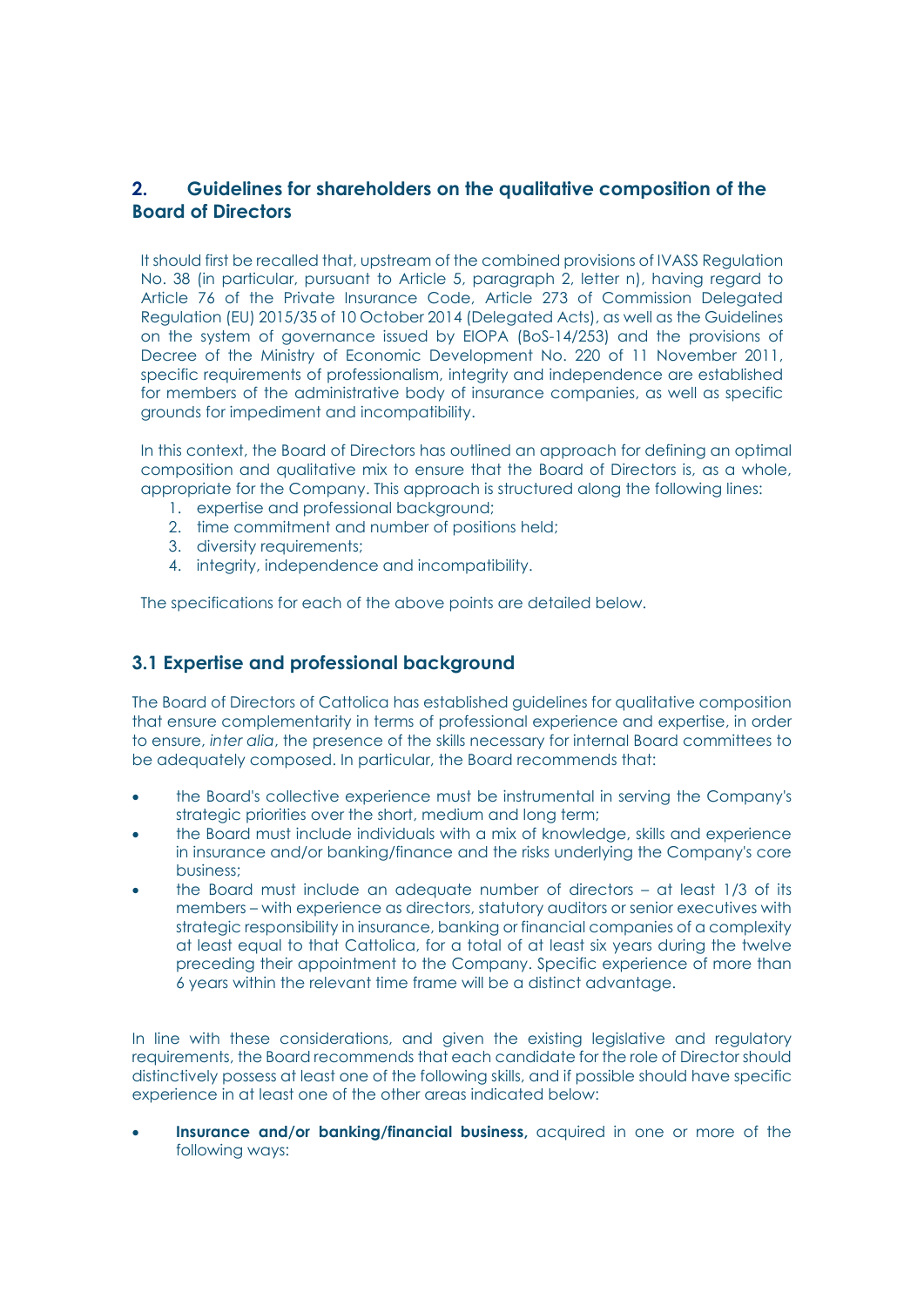- o consolidated experience in executive roles of high seniority (such as, for example, company manager or head of an office reporting directly to the company manager), having gained significant experience in confronting business challenges;
- o one or more non-executive roles, such as the chairman of the board of directors/director and/or chairman/member of the board of statutory auditors of a significant insurance and/or banking/financial group;
- o experience gained in the professional, academic and/or institutional field, if relevant to the insurance sector.
- Corporate Governance, Legal and Regulatory, acquired in one or more of the following ways:
	- o consolidated experience in executive roles of high seniority (such as, for example, company manager or head of an office reporting directly to the company manager) in a listed insurance and/or banking/financial institution, such as, for example, chairman of the board of directors, chairman/member of a relevant internal board committee, or chairman/member of the board of statutory auditors;
	- o one or more operational leadership roles in an insurance and/or banking/financial group, in areas such as legal, corporate, audit and compliance;
	- o experience gained in a professional, academic and/or institutional field broadly relating to company law/business economics, insurance and/or financial intermediaries.
- Risk management and controls, acquired in one or more of the following ways:
	- o consolidated experience in operational leadership roles at an insurance and/or banking/financial institution, in areas such as risk management, audit and compliance;
	- o one or more non-executive roles, such as chairman or member of the board's internal control and risk committee in an insurance and/or banking/financial institution, chairman/member of the board of statutory auditors in an insurance and/or banking/financial institution and/or listed company.
	- o experience gained in a professional, academic and/or institutional field related to risk management and control systems in the insurance and/or banking/financial sector.
- **Strategic Planning**, acquired in one or more of the following ways:
	- o consolidated experience in high seniority roles, mainly of an executive nature, of a complexity at least equal to Cattolica, regardless of the sector (i.e. general management, senior positions in finance, management of significant business areas in listed companies);
	- o academic and/or professional experience (investment banking and/or strategic consultancy).
- Administration, accounting, actuarial, acquired in one or more of the following ways: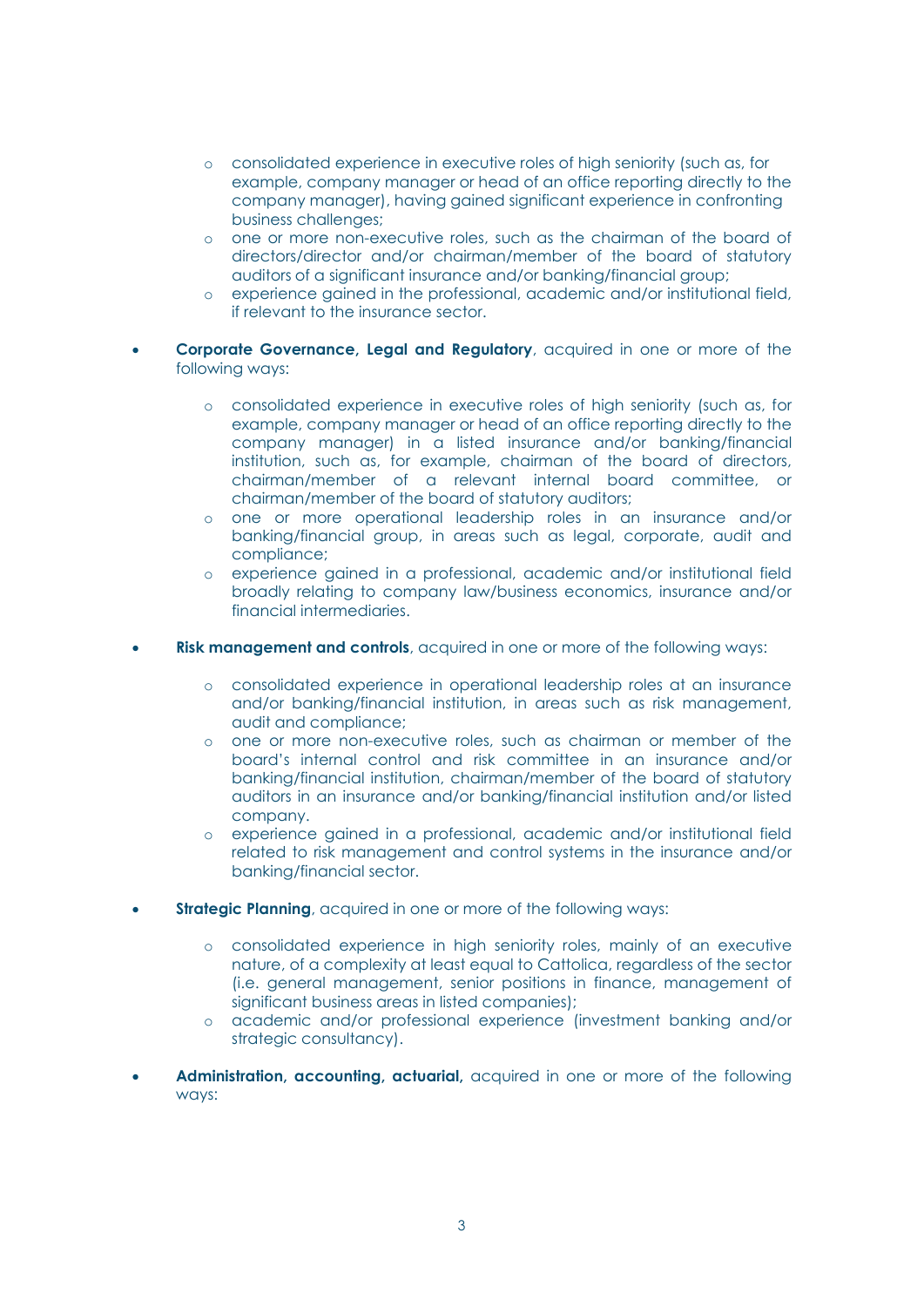- o consolidated experience in senior executive roles in an insurance and/or banking/financial institution, in areas such as finance, accounting, audit or actuarial;
- o one or more non-executive roles, such as chairman or member of the board's internal control and risk committee in an insurance and/or banking/financial institution or chairman/member of the board of statutory auditors of a listed company/firm operating in the financial sector. Specific experience in an insurance environment will be a distinct advantage;
- o experience gained in the professional and/or academic field relating to accounting, budgeting or actuarial applied to the insurance and/or banking/financial sector in the broad sense. Consolidated experience in a leading auditing firm would be a distinct advantage.

In addition to the above considerations, it is worth emphasising the importance attached to sustainability issues in the insurance business and Cattolica in particular. This can be seen in the role that ESG (Environmental, Social and Governance) issues play in the 2021- 2023 Rolling Plan. In this regard, in order to ensure that the Board can effectively fulfil its duties of guidance and control, and that the relevant Committee possesses adequate expertise, a track record of involvement in **sustainability** issues is a distinctive advantage to be considered when assessing candidates for the Board of Directors.

Moreover, given the business and operational transformation challenges facing insurers, particular importance will be attached to the **technology** and **digital** skills of candidates for the Board. These skills may have been acquired in areas where the core business is the development of innovative technological and/or digital solutions.

With regard to the composition of the Management Control Committee, Article 21 of Cattolica's Articles of Association requires that at least 1 member of the Committee be listed on the Register of Statutory Auditors. However, this requirement has already been met.

### 3.2 Time commitment and number of positions held

Appointment as member of the Board of Directors requires a prior assessment of a candidate's capacity to devote the time necessary to ensure that their duties are effectively fulfilled, also taking into account the number of administrative positions held as members of the board of directors or statutory auditors of other companies. Of particular relevance in this regard are the requirements established in Cattolica's Articles of Association, in particular Article 20.5:

"Without prejudice to other legal and supervisory authority provisions regarding incompatibility, requirements and prohibitions on holding office, Directors may not be elected if they are members of the board of directors of more than five listed companies or their subsidiaries."

With respect to membership of the Management Control Committee, Article 21.1 provides that:

"Members of the Management Control Committee must meet the requirements of integrity and professionalism and comply with the limits on the accumulation of positions provided for by applicable law for members of the control bodies of insurance companies issuing shares listed on regulated markets. They must also meet the independence requirements established for statutory auditors in Article 148, paragraph 3 of the TUF or other supervisory provisions."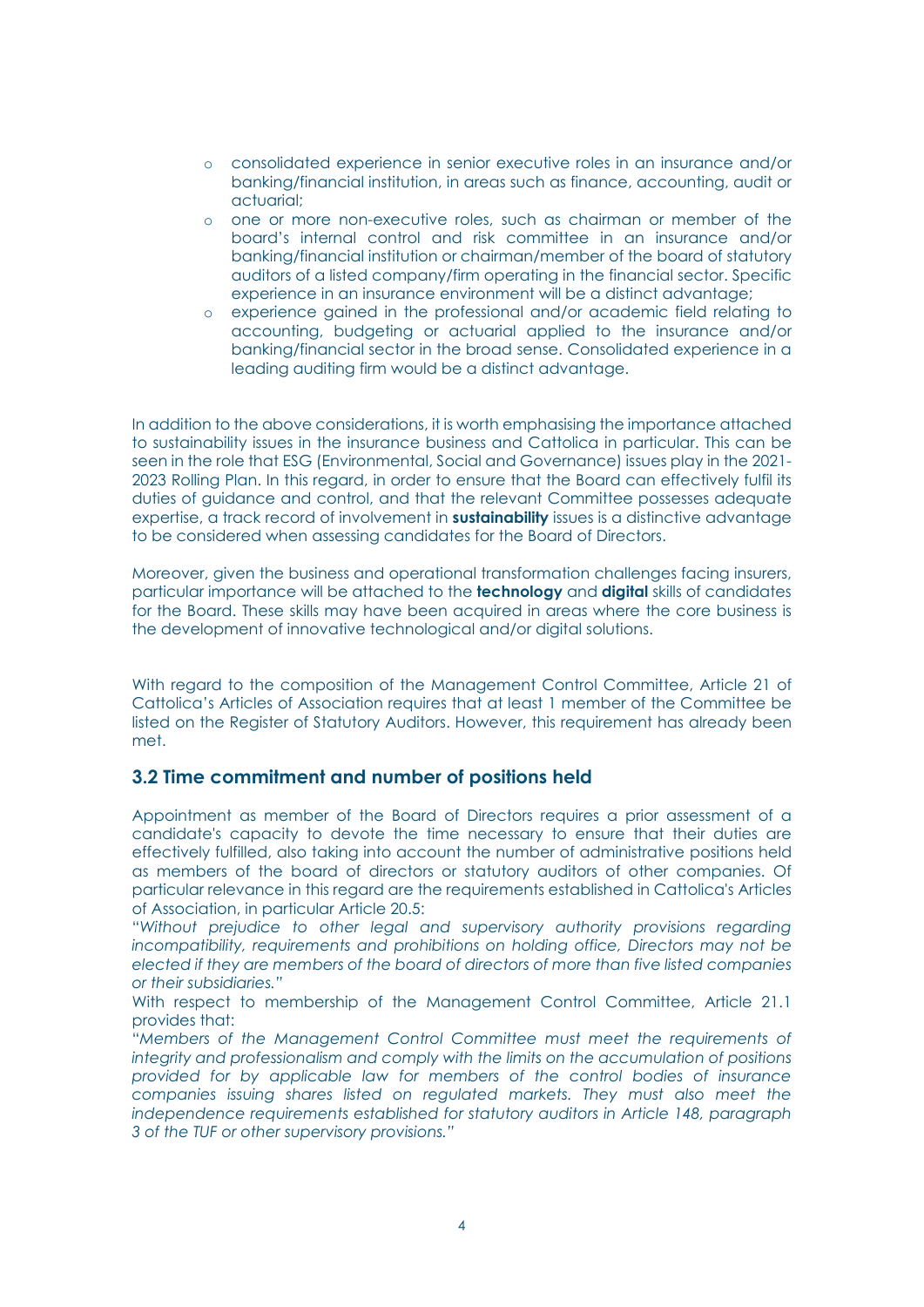In the context of these requirements, it should be noted that the time commitment required of Directors does not end with attendance at meetings of the Board of Directors and the relevant Committees: it includes the prior study of the documentation provided in support of Committee and Board meetings, as well as availability for informal strategy meetings and/or training sessions.

## 3.3 Diversity requirements

The Board of Directors of Cattolica believes that diversity is a distinctive factor and value to be promoted when defining the optimal qualitative composition of the Company's administrative body. In this context, in addition to the various areas of competence and professionalism outlined in section 3.1 of this document, the Articles of Association of Cattolica establishes requirements relating not only to gender, but also to the experience and age of its members. In particular, among the various articles of Cattolica's Articles of Association, it is specified that:

- at least 2/5 of the members of the Board should be of the gender other than the most represented gender. In this respect it is important that the Board appoints members of both genders who, given their specific seniority, expertise and experience, can play particular roles within the Board's new structure;
- at least 1/3 members of the Board must have experience of directors, statutory auditors or senior executives with strategic responsibilities in significant insurance, banking or financial companies for a total of at least six years in the twelve years preceding their appointment to the Company;
- at least 1/3 of the members of the Board must not have attained the age of 60 at the time of their appointment.

### 3.4 Integrity, independence and incompatibility

Insurance legislation lays down, inter alia, specific requirements of integrity and independence which must be possessed by members of the administrative body and which are functional to the sound and prudent management of insurance companies and groups. In this regard, reference is made to the specific provisions of Cattolica's company policy in this regard which, on the matter of integrity, states as follows:

#### "Integrity:

The requirement of integrity, pursuant to Ministerial Decree 220/2011 cited in paragraph 1.1, is not met if the person concerned is in any of the following situations:

- a) a state of legal or temporary disqualification from management positions in legal entities and companies, and in any case all the situations provided for in Article 2382 of the Italian Civil Code:
- b) subjection to preventive measures ordered by the judicial authorities pursuant to Law No. 1423 of 27 December 1956, Law No. 575 of 31 May 1965 or Law No. 646 of 13 September 1982, as subsequently amended, except in the event of rehabilitation;
- c) conviction by a final judgment, except in the event of rehabilitation:
	- 1. to imprisonment for one of the offences provided for in the special legislation governing the insurance, financial, credit, securities and securities markets sector and by Legislative Decree 231 of 21 November 2007, as amended;
	- 2. to imprisonment for one of the offences provided for in Title XI of Book V of the Italian Civil Code and in Royal Decree No. 267 of 16 March 1942;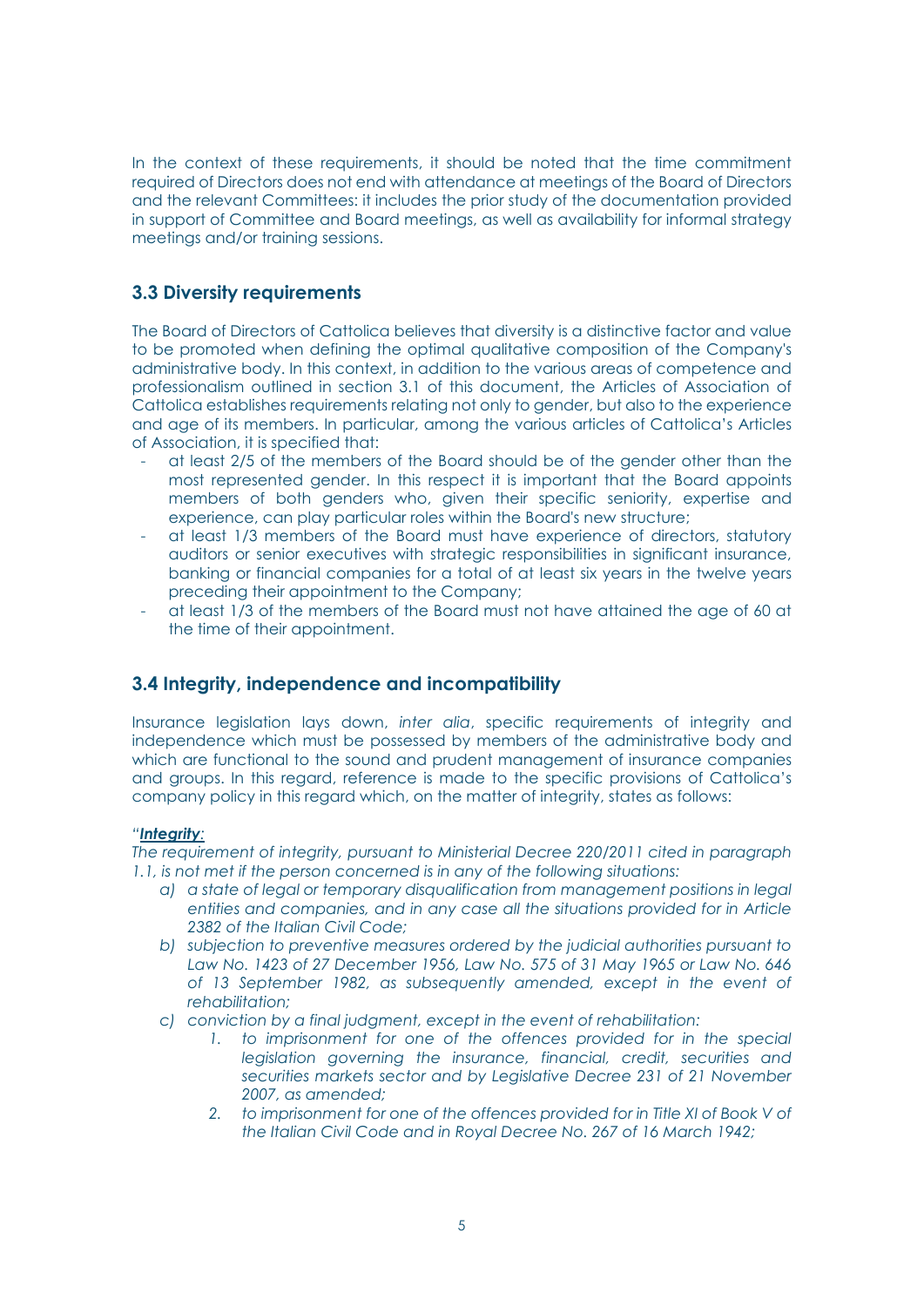- 3. to imprisonment for a period of not less than one year for an offence against the public administration, against public trust, against property, against public order, against the public economy or for a tax offence;
- 4. to imprisonment for not less than two years for any offence committed with criminal intent.
- d) The positions of Director, member of the Management Control Committee and General Manager cannot be held by persons on whom one of the penalties indicated in letter c) above has been applied at the request of the parties, except where the offence is extinguished. Moreover, if the terms of imprisonment indicated in letter c), numbers 1) and 2) above have been applied at the request of the parties, they shall not be deemed to be relevant if less than one year<sup>1.</sup>

An assessment of integrity, pursuant to Article 273, paragraph 4 of the Delegated Acts, includes an assessment of the honesty and financial soundness of the persons concerned, to be made on the basis of objective evidence as to the character and the personal and business conduct of the assessed person, including criminal, financial and supervisory evidence relevant to the assessment. In this respect, according to the Guidelines on the governance system issued by EIOPA, and on the basis of the interpretative guidelines that have emerged, the assessment will take into account potentially significant situations concerning:

- judicial decisions and ongoing legal proceedings;
- ongoing investigations:
- enforcement actions;
- the imposition of administrative fines for non-compliance with orders on matters of insurance, banking, financial intermediation, markets, investment services or financial services;

taking into account whether "the period of limitation of a criminal offence or any other relevant offence under national law has expired".

Such situations are assessed on a case-by-case basis, taking into account the possible reputational impact, with specific reference to the subjective position examined and the position held by the person subject to assessment."

In addition to the integrity requirements, there are the 'interlocking' requirements, for which the provisions of Article 36 of Law No. 214 of 22 December 2011 apply. With regard to independence, in line with regulatory and regulatory requirements, the Articles of Association of Cattolica establish specific requirements in Article 20.2, which states:

"At least 10 Directors must also meet the independence requirements established for statutory auditors under Article 148, paragraph 3 of Legislative Decree No. 58 of 24 February 1998 as amended ("TUF"), without prejudice to the additional independence requirements for Directors for the purposes of application of the Supervisory regulations or the governance rules if implemented by the Company.

Notwithstanding the above, a Director cannot be considered independent if he/she held the position of Director of the Company for a period exceeding 9 (nine) years continuously before the appointment, or if he/she was an executive director or

<sup>&</sup>lt;sup>1</sup> With reference to the cases governed in whole or in part by foreign legislation, verification of fulfilment of the conditions established in paragraphs 1 and 2 shall be on the basis of an assessment of substantive equivalence conducted by IVASS.